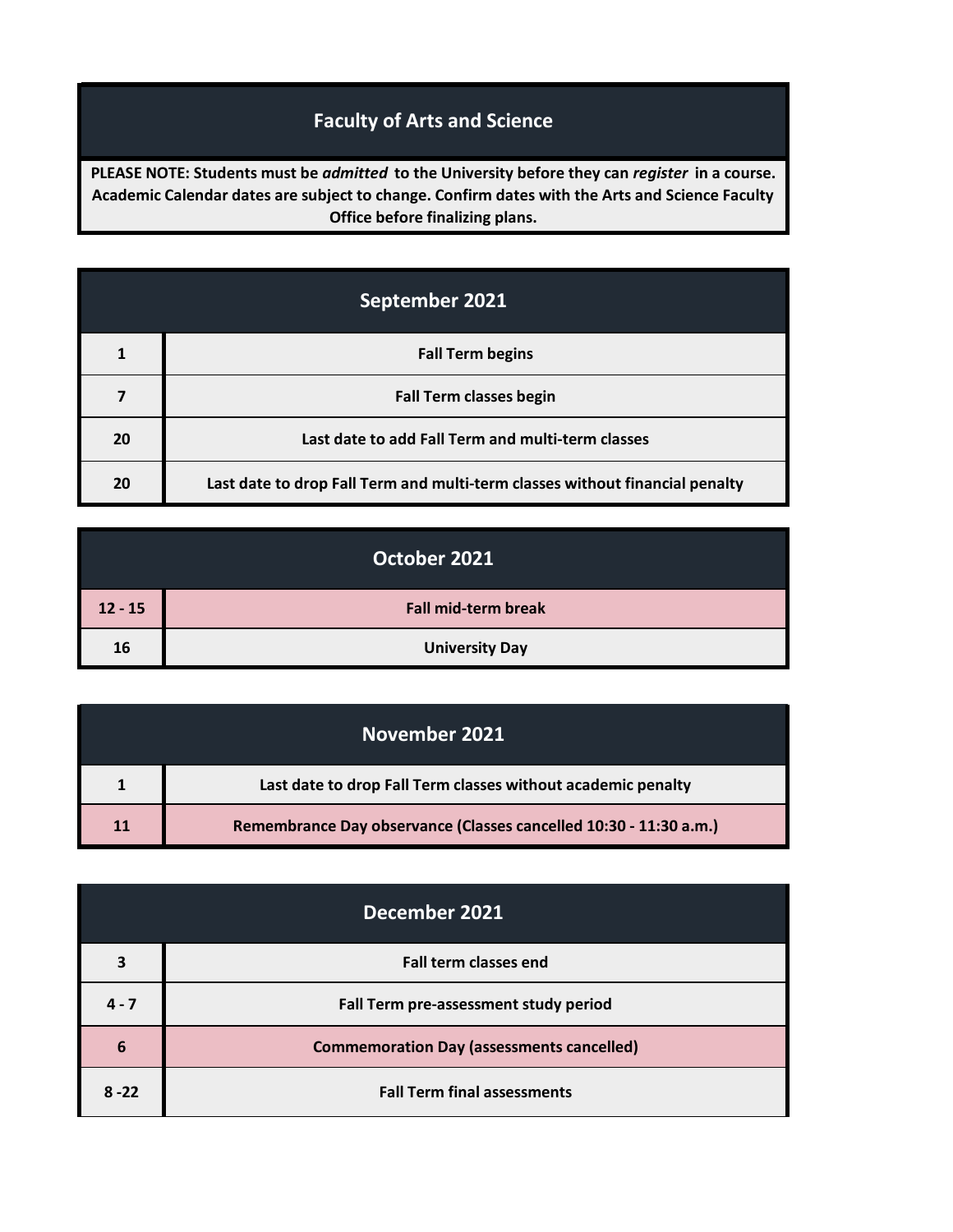| - 1<br>ر ب | <b>Fall Term ends</b> |
|------------|-----------------------|

| January 2022 |                                                                     |
|--------------|---------------------------------------------------------------------|
| 1            | New Year's Day (University closed. Classes will not be held)        |
| 1            | <b>Winter Term begins</b>                                           |
| 10           | <b>Winter Term classes begin</b>                                    |
| 17           | Extended Program classes begin for APSC 111, APSC 131, and APSC 171 |
| 21           | Last date to add Winter Term classes                                |
| 21           | Last date to add / drop a Fall Extended Program course              |
| 24           | Last date to drop Winter Term classes without financial penalty     |

| <b>February 2022</b> |                                                                     |
|----------------------|---------------------------------------------------------------------|
| 21                   | <b>Family Day (classes will not be held)</b>                        |
| $22 - 25$            | <b>Extended Program Fall course examinations</b>                    |
| $22 - 25$            | <b>Mid-term Reading Week (all classes cancelled)</b>                |
| 28                   | Extended Program classes begin for APSC 111, APSC 131, and APSC 171 |

| March 2022 |                                                                               |
|------------|-------------------------------------------------------------------------------|
| 4          | Last date to drop Winter Term and multi-term classes without academic penalty |

| <b>April 2022</b> |                                                                                                         |
|-------------------|---------------------------------------------------------------------------------------------------------|
|                   | Last date to add a Winter Extended program course(with permission of the Associate<br>Dean (Academic) ) |
| 8                 | <b>Winter Term classes end</b>                                                                          |
| 8                 | Last date to drop a Winter Extended program course                                                      |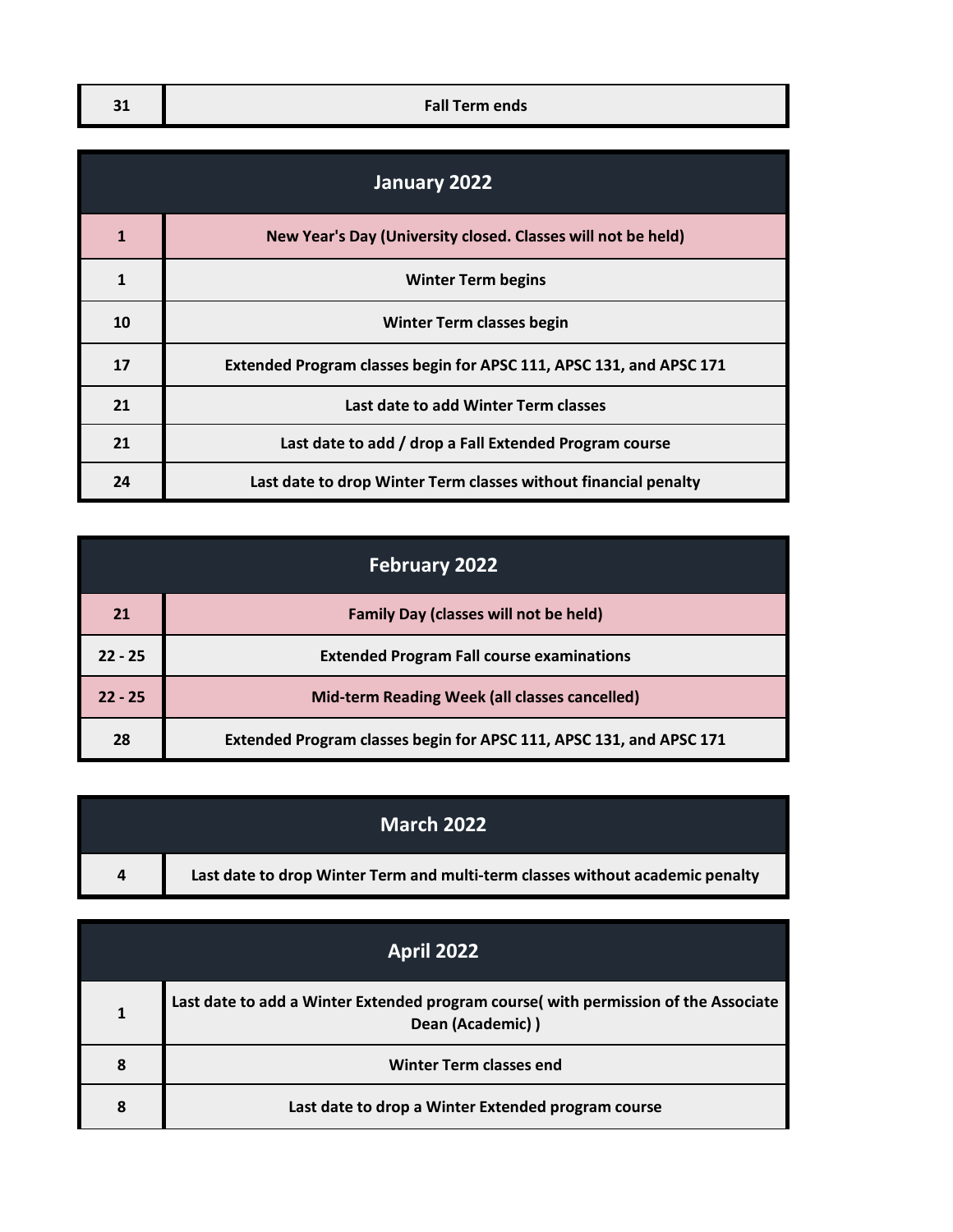| 15        | Good Friday (University closed. Classes will not be held)      |
|-----------|----------------------------------------------------------------|
| $9 - 13$  | Winter Term pre-assessment study period                        |
| $14 - 30$ | <b>Final assessments in Winter Term and multi-term classes</b> |
| 30        | <b>Winter Term ends</b>                                        |

| <b>May 2022</b> |                                                                                            |
|-----------------|--------------------------------------------------------------------------------------------|
| $\mathbf{1}$    | <b>Summer Term begins</b>                                                                  |
| $\overline{2}$  | <b>Extended Program Spring Term begins</b>                                                 |
| 9               | <b>Summer Term classes begin</b>                                                           |
| 13              | Last date to add Summer Term classes (May-June/6W1 and May-July/12W sessions)              |
| 13              | Last date to drop Summer Term classes (May-June/6W1) without financial penalty             |
| 20              | Last date to drop Summer Term classes (May-July/12W sessions) without financial<br>penalty |

| <b>June 2022</b> |                                                                               |
|------------------|-------------------------------------------------------------------------------|
| 3                | Last date to drop Summer Term classes (May-June/6W1) without academic penalty |
| 10               | <b>Extended Program classes end</b>                                           |
| $13 - 17$        | <b>Extended Program Winter course examinations</b>                            |
| 17               | Summer Term classes (May-June/6W1 Session) end                                |
| $20 - 22$        | Summer Term assessments in May-June/6W1 Session classes (TENTATIVE)           |

**July 2022**